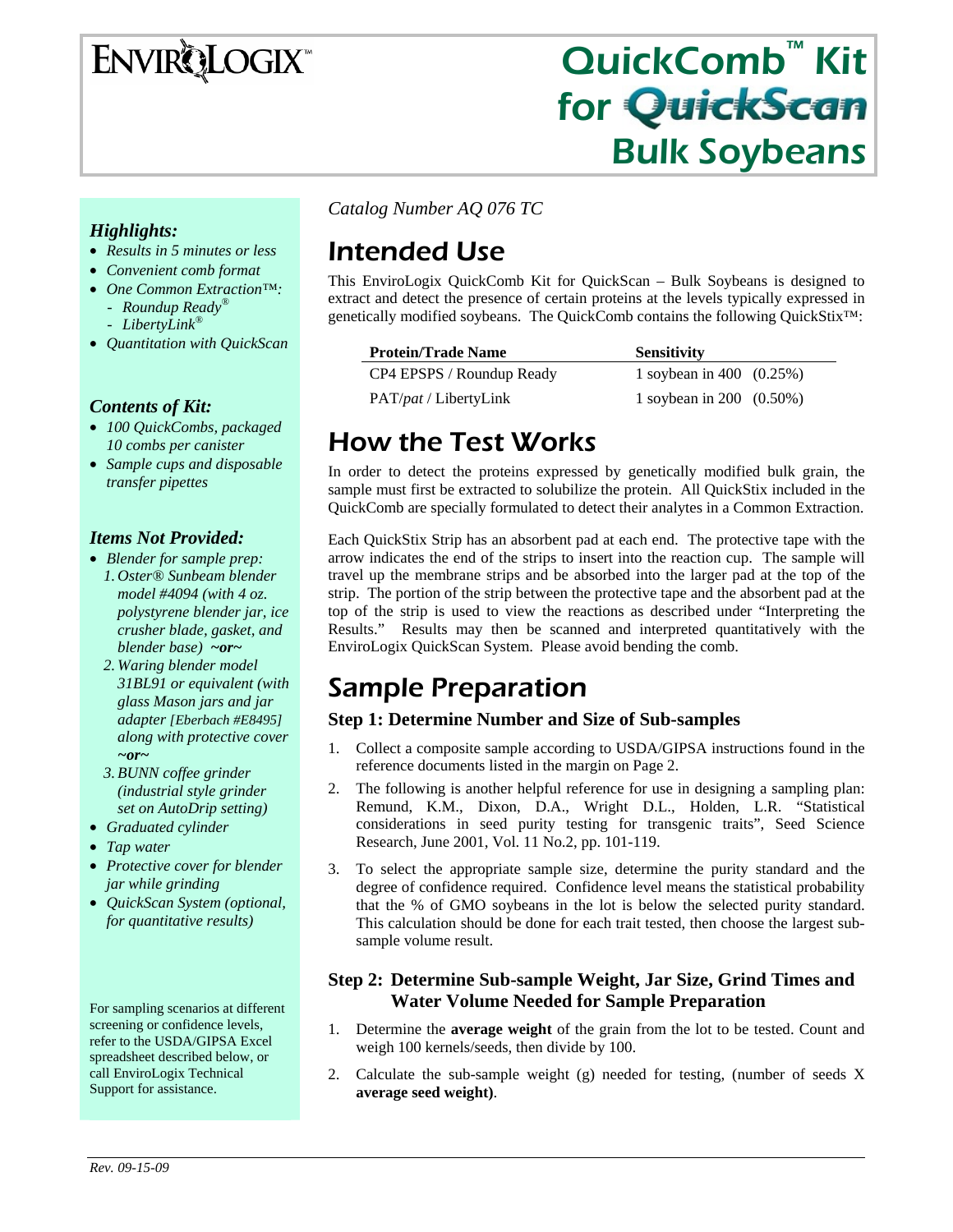#### *USDA References:*

- **http://archive.gipsa.usda.gov/ reference-library/ handbooks/grain-insp/ grbook1/bk1.pdf** - USDA Grain Inspection Handbook, Book 1, Grain Sampling.
- **http://archive.gipsa.usda.gov/ biotech/sample2.htm** - Guidance document entitled Sampling for the Detection of Biotech Grains.
- **http://archive.gipsa.usda.gov/ biotech/sample1.htm** - Practical Application of Sampling for the Detection of Biotech Grains.
- **http://archive.gipsa.usda.gov/ biotech/samplingplan1.xls -**  This website provides a simple to use Sample Planner (29K Excel Spreadsheet). The planner allows you to enter different assumptions in terms of sample size, number of samples, acceptable quality level and to determine the probability of accepting lots with given concentration levels. It also plots the probabilities in graph form for easy interpretation. Specific data can be saved for documentation and future analyses.



 *Choose grinding method* 

*Soybean Common Extraction* Grams of beans  $x$  5 = mL water For example:  $(100 \times 0.15)=15g$ 15  $g \times$  5 = 75 mL water

*Extract in tap water* 



*Transfer extract to cup, about 3 pipettefuls* 

3. Calculate water volume needed for sample preparation. The Soybean Common Extraction uses a water volume to sample weight ratio of **5 to 1.**

*Example Calculation using a 100 kernel sub-sample with an average kernel weight of 0.15g.*   $0.15g \times 100 = 15 g \times 5 mL = 75 mL$  water for extraction

4. Choose an appropriate jar size and grind time based on the type of blender available for sub-sample preparation (see Table 2). Oster Sunbeam Blender with ice crusher blade is recommended over the Waring Blender for its bean grinding efficiency. (Note that bean grind time is longer and requires additional steps\* when using a Waring Blender).

#### **Table 2 - Soybeans**

| # of Beans    |                     | Sub-sample   |                | Grind Time<br>on High          |
|---------------|---------------------|--------------|----------------|--------------------------------|
| (approximate) | <b>Blender Type</b> | weight $(g)$ | Jar size (oz.) | Speed                          |
| 100-200       | Oster<br>Sunbeam    | 16-38        |                | 20 seconds                     |
| 100           | Waring              | 16-38        |                | 60 seconds<br>$(2 X 30 sec.*)$ |
| 200-400       | Waring              | 38-65        | 16             | 60 seconds<br>$(2 X 30 sec.*)$ |

For best results blend beans for  $\frac{1}{2}$  of total time, remove the jar and shake to redistribute larger particles, replace and resume grinding.

### **Step 3: Prepare the Sample**

- 1. Weigh sample into the appropriate vessel.
- 2. Put protective cover over glass jars.
- 3. Grind sample on high speed all whole beans are finely ground.
- 4. Add the volume of tap water calculated above (see formula above or at left).
- 5. Cap and shake jar vigorously until the entire sample is wet (20-30 seconds, depending on the number of grains). Sample will begin to settle immediately and liquid can be drawn off at that time. Avoid pulling up particles with the transfer pipette.
- 6. Transfer 12 mL of the liquid portion from above the settled sample into the sample cup. The level should be above the bottom of the arrows but below the top of the lower colored portion.
- 7. To prevent cross-contamination, thoroughly clean blender parts and jars to remove dust and residue prior to preparation of each sample, and use a new sample cup for each. If pipetting, use a new tip or disposable pipette for each sample.

## How to Run the QuickComb Test

- 1. Allow refrigerated canisters to come to room temperature before opening. Remove the QuickCombs to be used. Avoid bending the strips or handling the loose comb end. Reseal the canister immediately.
- 2. Place the comb into the three-ounce cup containing 12 mL of the liquid soybean extract. The sample will travel up the strips.
- 3. Allow the comb to develop for 5 minutes before making final assay interpretations. Positive sample results may become obvious much more quickly.
- 4. Remove the QuickComb from the cup to read visually. To retain the combs, or for use in the QuickScan System, cut off and discard the bottom section of each strip covered by the arrow tape.

#### **Note: Use extreme caution to prevent sample-to-sample cross-contamination with grain, fluids or disposables.**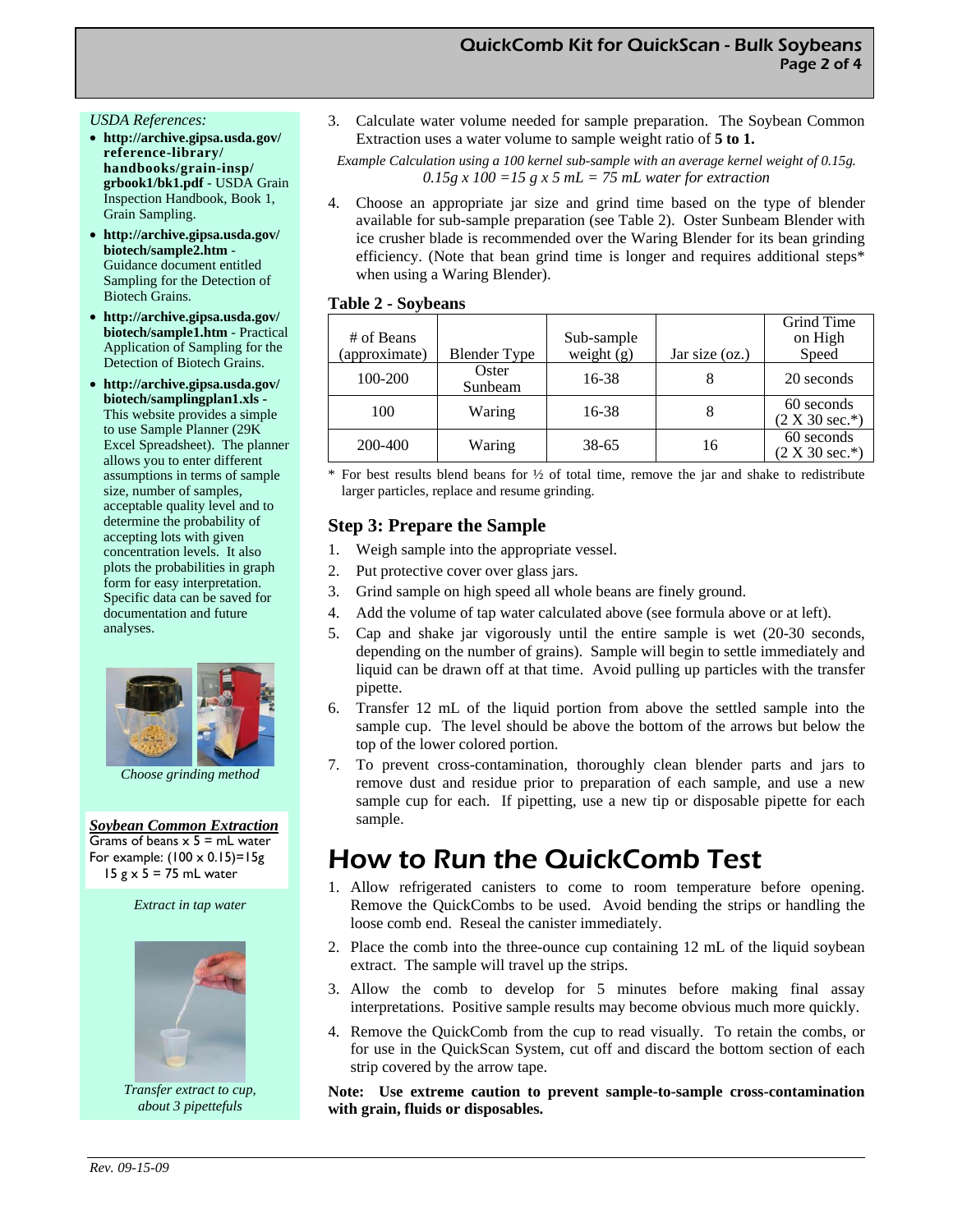

*Place QuickComb in cup* 



*Any clearly discernable pink Test Line is considered positive* 



# Interpreting the Results

Development of the Control Lines within 5 minutes indicates that the strips have functioned properly. Any strip that does not develop a Control Line should be discarded and the sample re-tested using another comb or corresponding strip .

If the extract is from a sample containing at least the detection level of the strip's analyte on the QuickComb, a second line (Test Line) will develop on the membrane strip between the Control Line and the protective tape. *The results should be interpreted as positive for that strip's protein expression.* 



If the extract is from a sample containing less than the listed detection levels, the strip will only develop a Control Line.

Results may then be scanned and interpreted quantitatively with the QuickScan System. Please consult the QuickScan User Manual for details.

# Kit Storage

This QuickComb Kit should be stored at room temperature, or refrigerated for longer shelf life. Please note shelf life on the kit box for each storage temperature. The kit may be used in field applications; however, prolonged exposure to high temperatures may adversely affect the test results. Important: do not open the canister until ready to use the combs. Allow container to come to room temperature before opening to prevent condensation. Immediately re-seal unused QuickCombs in the container.

# Precautions and Notes

- This kit is designed to be read visually as a screen for presence or absence, and is also designed to be quantitative when used with the QuickScan System.
- As with all tests, it is recommended that results be confirmed by an alternate method when necessary.
- The assay has been optimized to be used with the protocol provided in the kit. Deviation from this protocol may invalidate the results of the test.
- The results generated through the proper use of this kit reflect the condition of the working sample directly tested. Extrapolation as to the condition of the originating lot, from which the working sample was derived, should be based on sound sampling procedures and statistical calculations which address random sampling effects, non-random seed lot sampling effects and assay system uncertainty. A negative result obtained when properly testing the working sample does not necessarily mean the originating lot is entirely negative for the analyte or protein in question.
- A strong positive result may safely be interpreted in as little as 2 minutes after sample addition. It is not safe, however, to interpret negative results prior to 5 minutes.
- Protect all components from hot or cold extremes of temperature when not in use. Do not leave in direct sunlight or in a vehicle.
- CAUTION: Tightly closed containers of soy extract, if left sitting for several hours, may ferment and cause the lid or container to burst. Dispose of extract when testing is complete.